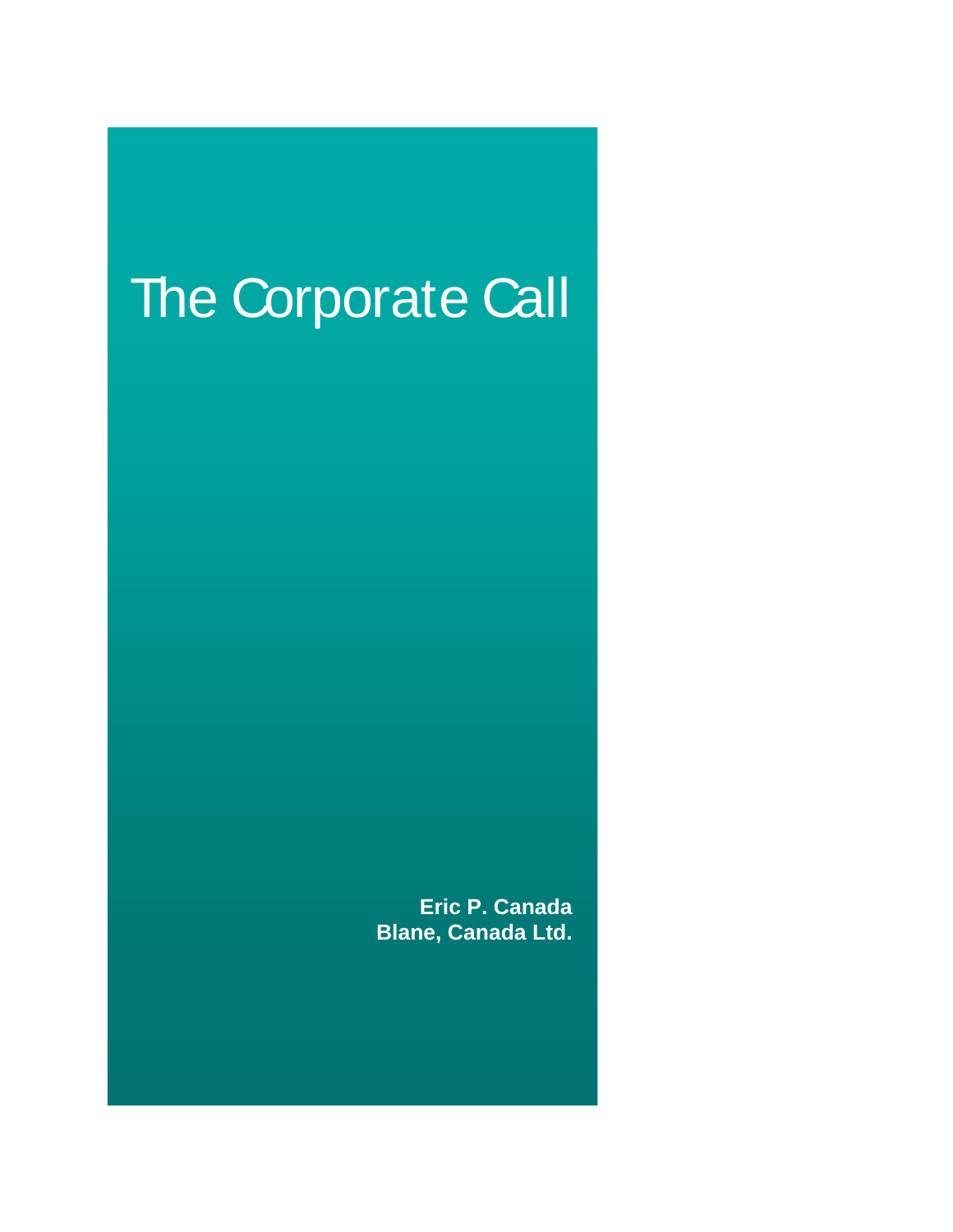## The Corporate Call

#### **Contents Contents**

| Corporate Call Initiatives      |              |
|---------------------------------|--------------|
| Reasons for a Corporate Call    |              |
| Planning a Corporate Call       | 2            |
| <b>Presenting or Meeting</b>    |              |
| <b>Leave Behind Materials</b>   |              |
|                                 |              |
| The Agenda for a Corporate Call | $\mathbf{3}$ |
| Three Simple Rules              |              |
| Basic Agenda                    |              |
| Goals                           |              |
| Homework                        |              |
|                                 |              |

Six Core Questions 4

**Synchronist Business Information System is a registered trademark of Blane, Canada Ltd.**

**© Blane, Canada Ltd., 2007**

**Eric P. Canada** Blane, Canada Ltd.<br>1506 Cadet, Suite 100 1506 Cadet, Suite 100 Wheaton, Illinois 60187

630.462.9222

ecanada@blanecanada.com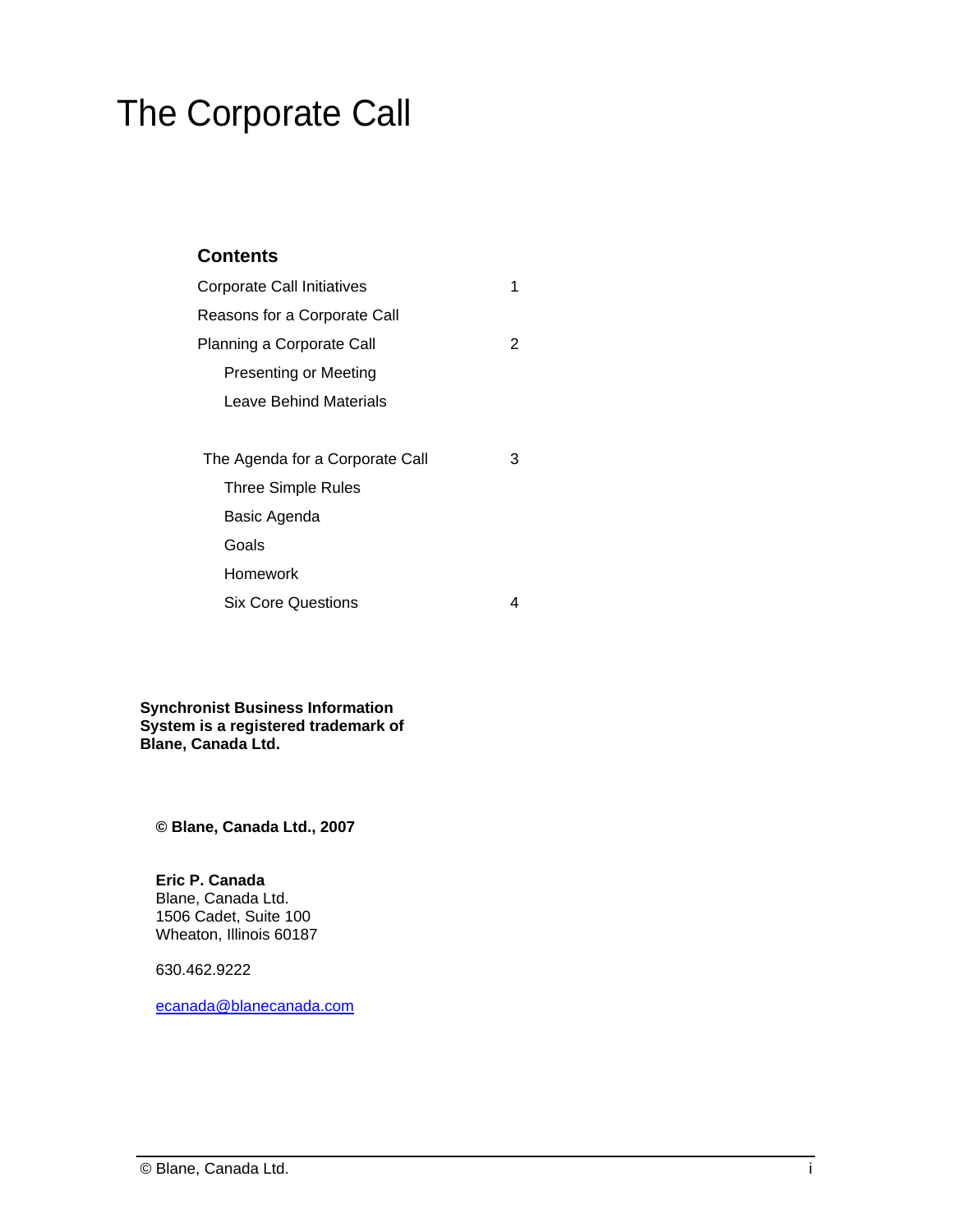### **Corporate Call Initiatives**

The focus of business retention has always been on the companies within a community. However, the never-ending string of mergers and acquisitions creates the need for local developers to think more strategically.

A large number of "risk drivers" for local facilities emanate from ownership. Examples include: strategic changes, growth strategies, market movement, sales, and competition, to name just a few. In fact, in a globally competitive environment, a company is far more likely to close or downsize because of corporate changes than community issues. The top risk drivers for local facilities are hidden in warning drivers rooted in corporate management decisions impacting strategy and market. Only 6 risk issues for facilities grow from local stimuli. This is why so many communities are caught unaware by downsizing or closing notices. Local management may not even be aware of pending changes.

Today, a growing number of economic development professionals are taking the initiative to reach out to corporate owners outside their community.

#### **Reasons for a Corporate Call**

Problems are only one reason to plan a corporate call. Extending relationships and identifying opportunities are both excellent reasons to take a trip. Clues to a trip can often be uncovered through the normal existing business interviews.

The following clues warrant a visit to the parent company.

- Local exec makes a case for facility expansion with parent executive.
- **Extensive corporate R&D activity that could generate new opportunities** for the local facility.
- Strategic changes signaled in an annual report, SEC 10K report, stock  $\blacksquare$ analyst and general business news items.
- $\blacksquare$ Inability of company to get corporate support for growth and or product improvements.
- A sense of disconnect between the local executive and the parent company executives.
- Antagonistic attitude toward corporate executives.
- Lack of knowledge about parent strategies such as growth plans and  $\blacksquare$ new products.
- Excessive local management turnover.
- Change in ownership.

Companies don't make decisions; people do! Get to know the people.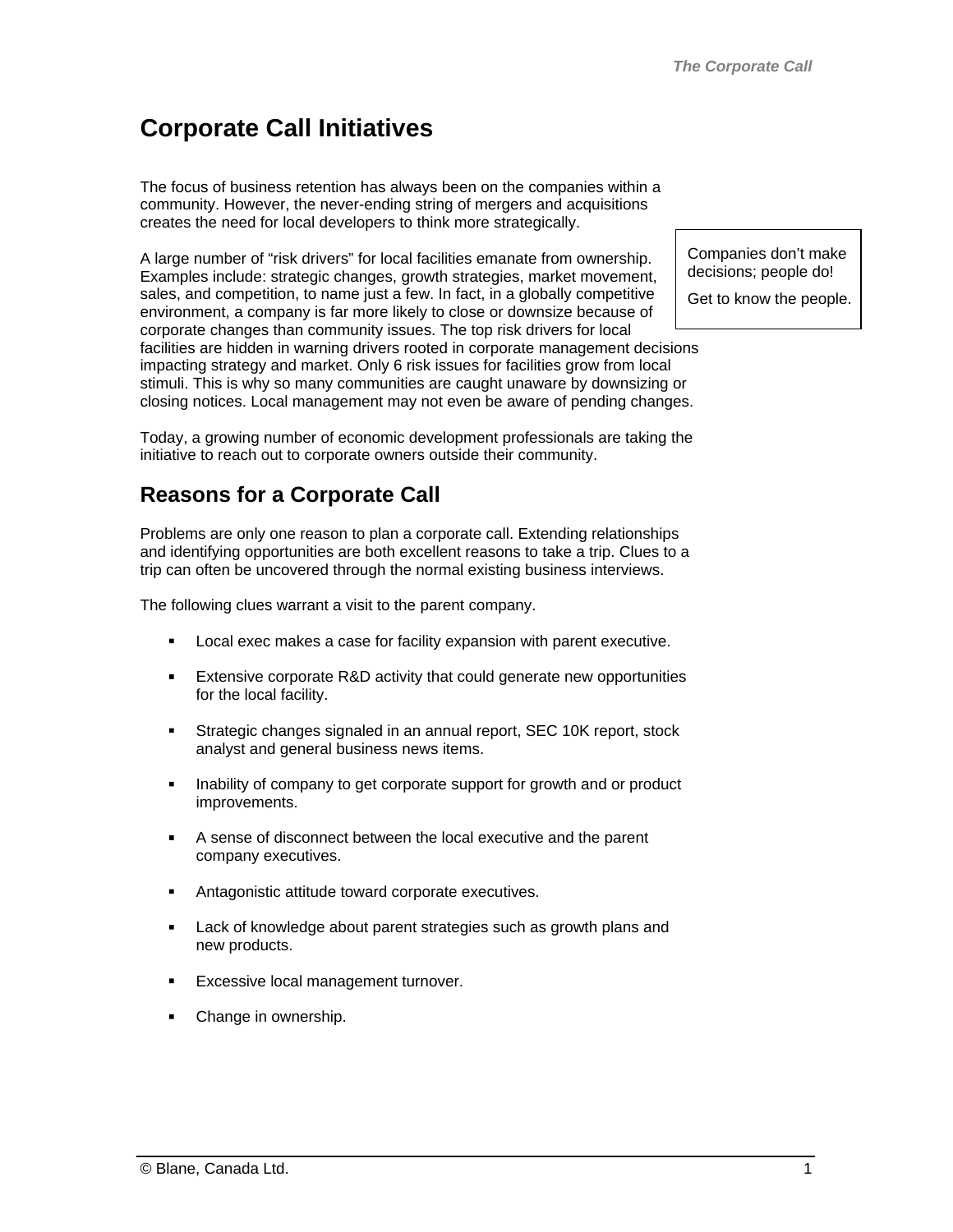#### **Planning a Corporate Call**

As with local companies, it is always better to go BEFORE there is a problem.

To arrange a corporate call, it is important to work through the local executive. The executive in the community can help set meetings with the right people. He can also alert you to the best time for a visit or issues impacting the visit.

Joint call trips are another way to "get-in-the-door." It is possible a partner has trips and visits scheduled with companies with local facilities. Always check with partners to see if they are planning marketing call trips to meet with executives. If so, propose a joint visit.

Cost is always a consideration when planning a corporate call trip. Ideally, appointments can be worked into marketing and/or conference trips. If not, effort should be made to string together a number of visits to manage costs per visit. If there is an outstanding issue, the priority is on the visit, not the cost of the visit.

When budget restrictions make it impossible to travel to visit corporate executives, consider asking a partner to make the call on behalf of the community. Check with area business executives who might have access to corporate executives through their business networks. State and regional economic development partners are other possibilities for representing the community. This strategy is only appropriate for a more general visit. If there is a specific issue to be addressed, sending someone else can be dangerous.

#### **Presenting or Meeting**

A formal presentation is unnecessary and, in fact, unwelcome. Time is limited. Plan your agenda for a maximum of 15 minutes. Focus the agenda on getting a discussion going as quickly as possible. Opening remarks must be brief. Assuming a 15 minute visit, introductions and a 3 minute opening can easily consume 30% of the available time.

Limited time also suggests limiting the number of participants to one or two people. Larger groups only cause confusion and complicate sticking to an agenda. If there is a problem being addressed in the meeting, then it is always appropriate to consider bringing a subject expert, as well as props such as aerial photos. The contract of the contract of the contract of the contract of the contract of the contract of the contract of the contract of the contract of the contract of the contract of the contract of the contract of the co

#### **Leave-Behind Materials**

Gifts are great if they are thoughtful, unique, and/or personalized. It the gift has a connection to the community, all the better. The latest logo-laden trade show trinket is out of place in a corporate office meeting. If the item is personalized, then it must relate to the executive's personal interest. Having an executive's name on the back of a Triple A team jersey is cute. However, unless the executive is a baseball fan, this type of personalization misses the mark by a wide margin. And the contract of the contract of the contract of the contract of the contract of the contract of the contract of the contract of the contract of the contract of the contract of the contract of the contract

A limited number of marketing materials are OK. Take along or leave only if it relates to and supports the meeting agenda.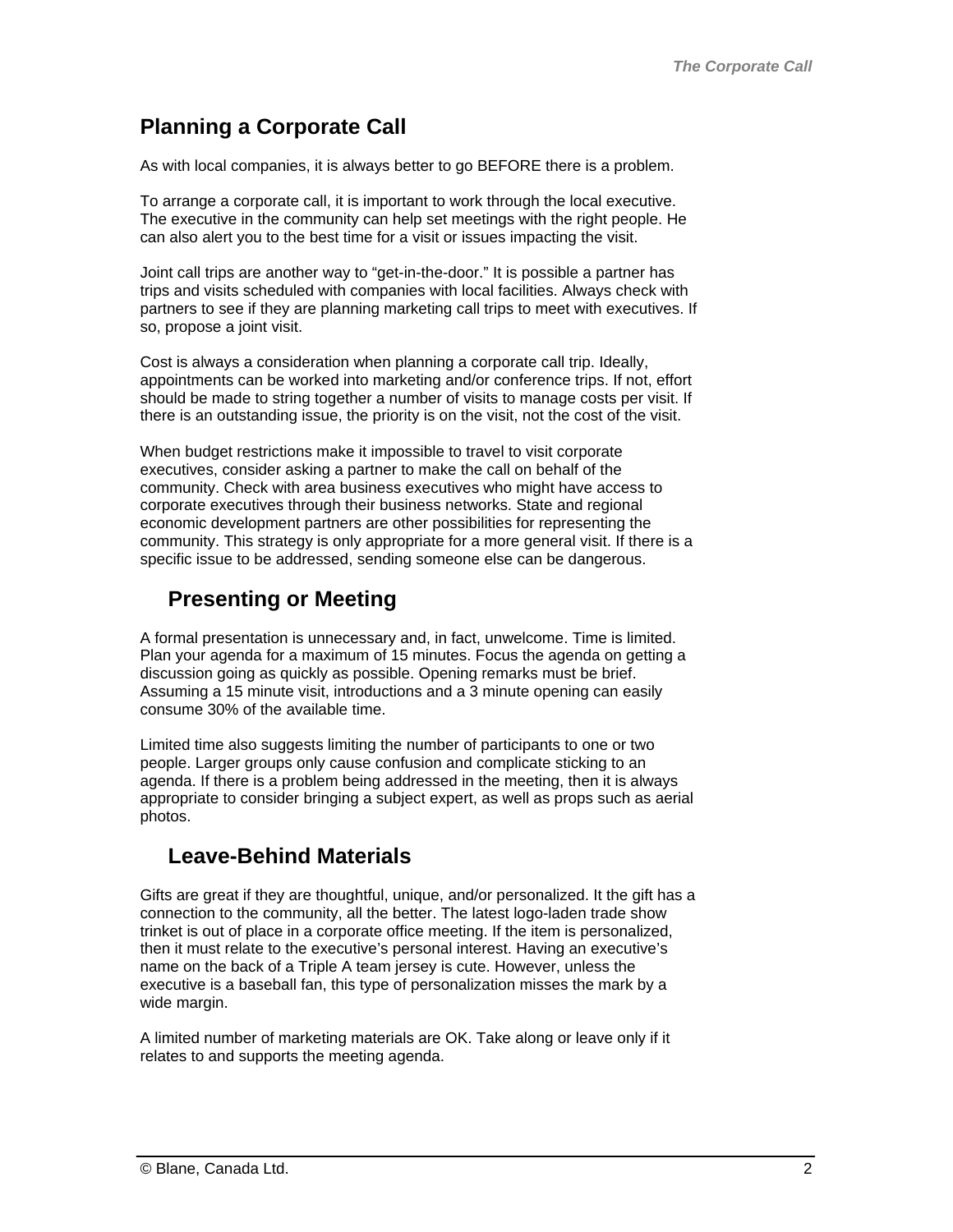If the marketing material highlights a single element that is part of the agenda, consider drawing attention to the appropriate page with a Post -It® note. This will allow the executive to get to the right point with the least amount of time.

#### **The Agenda for a Corporate Call**

A corporate call is not just an out-of-town business retention visit. It must be planned carefully. The agenda must be focused and brief. Again, target time is 15 minutes. Time management is critical.

C-Level execs don't waste time talking to a plant manager about your community unless they have to. If they have to, it is generally bad. That means corporate executives seldom hear a community's good news. They hear the problems. The agenda below is built around this fact. The meeting creates an opportunity to deliver good news.

#### **Three Simple Rules**

- 1. Don't get caught going to corporate without going through the local manager.
- 2. Abide by what local manager tells you.
- 3. Ask the local manager if there are any issues they DON'T want raised with corporate.

#### **Basic Call Agenda**

- $\blacksquare$ Thanks. Your company is important to our community
- $\blacksquare$ Limit number of questions
- $\blacksquare$ Deliver select community news appropriate to local facilities
- a li Identify others in the decision-making path
- Explore supplier options closer to home
- $\blacksquare$ Extend invitation – anytime in community

#### **Goals**

- Establish personal connection
- $\blacksquare$ Address local issues, if any
- Share good news
- Demonstrate professionalism

#### **Homework**

- What is happening in their industry?
- $\blacksquare$ Who are key competitors
- What is happening at the facility in the community?
- $\blacksquare$ What is the background of the person you will be meeting?
- $\blacksquare$ What are the personal interests of executive you will be meeting?
- Does anyone in the community outside the company have unique access or information about the company? (e.g. consultant, former executive)
- If public, how has the company's stock performed? $\blacksquare$